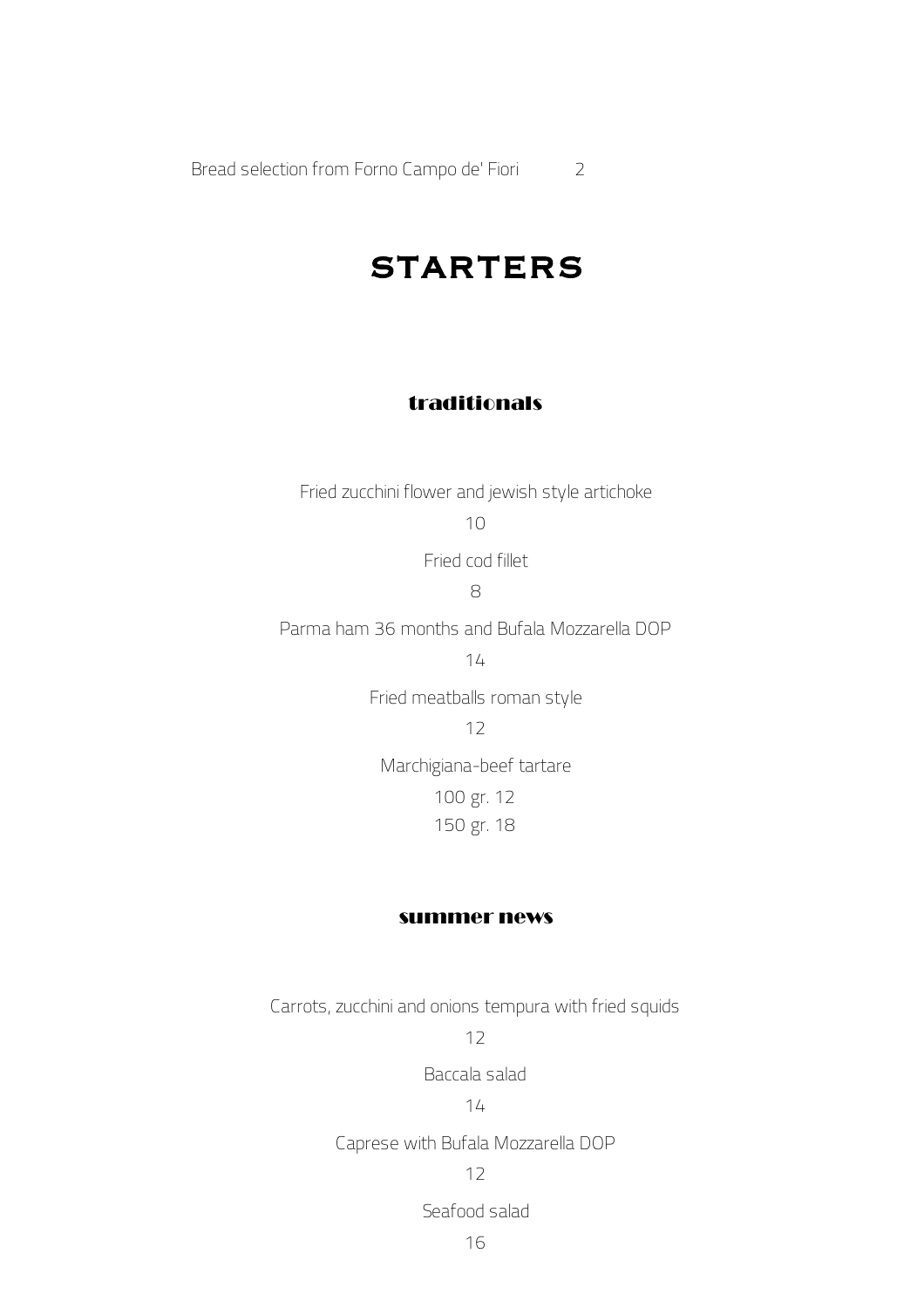## First Course

*La Carbonara*

served with mezzemaniche monograno Felicetti 15

La Cacio e Pepe

served with spaghettone monograno Felicetti 15

Homemade Ravioli Amatriciana flavour 14

Spaghettone monograno Felicetti with clams 16

Seafood Risotto

(min 2 people)

18

Homemade Ravioli stuffed with codfish and fresh bottarga from Missolonghi 18

> Tonnarelli with anchovies and pecorino 16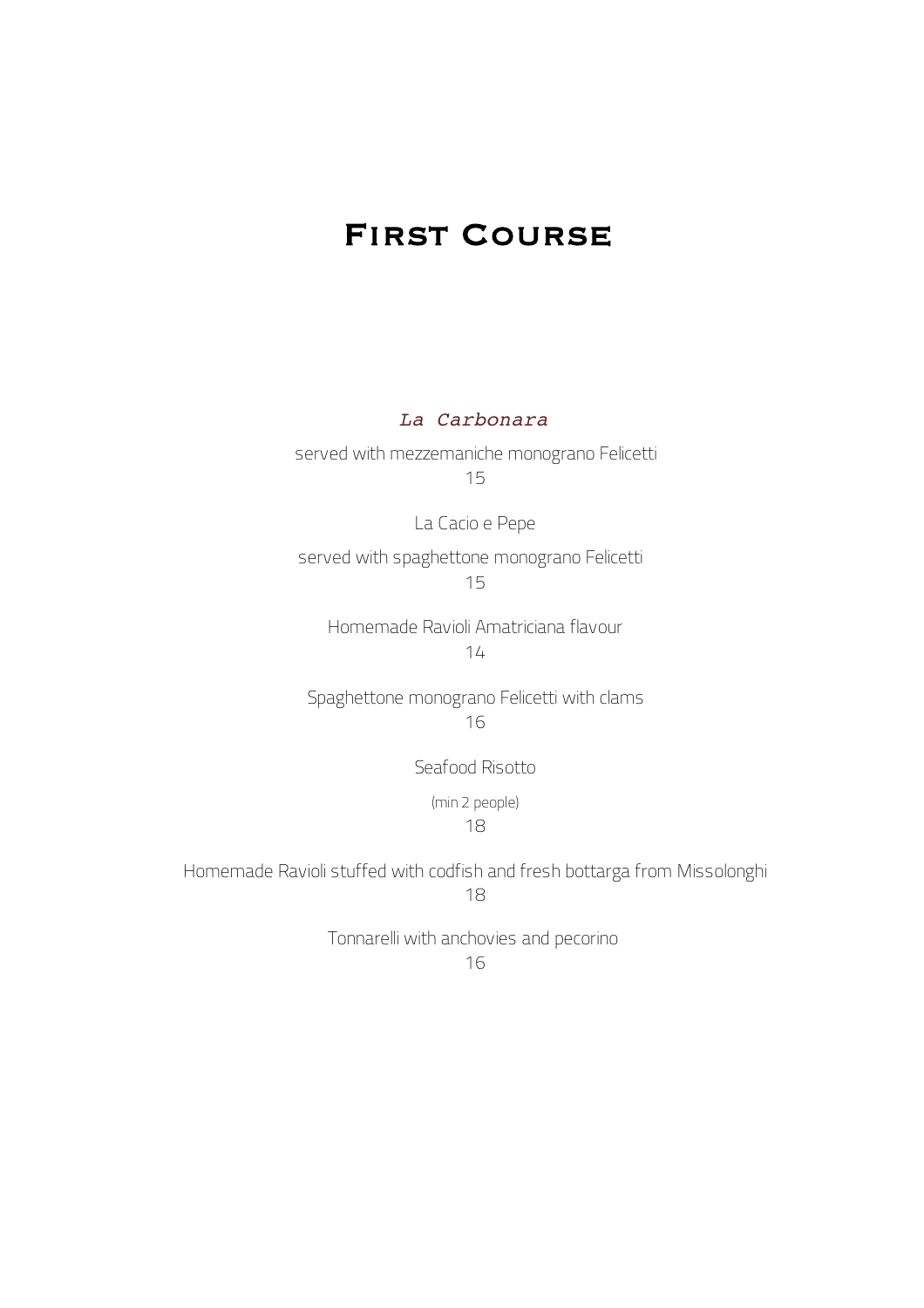## MAIN COURSE

#### lamb from Rome countryside IGP

Lamb in three expressions

Grilled chops Scottadito, Fried Lamb Brain and Roasted Lamb

 $20$ 

on request you can order the single portion of one of the three expressions

Tripe Roman Style with coutons

#### 16

Roasted pork

16

Saltimbocca alla romana - veal escalops with parma ham and sage-

16

Grilled Marchigiana-beef fillet IGP

#### $20$

Veal with tuna sauce

16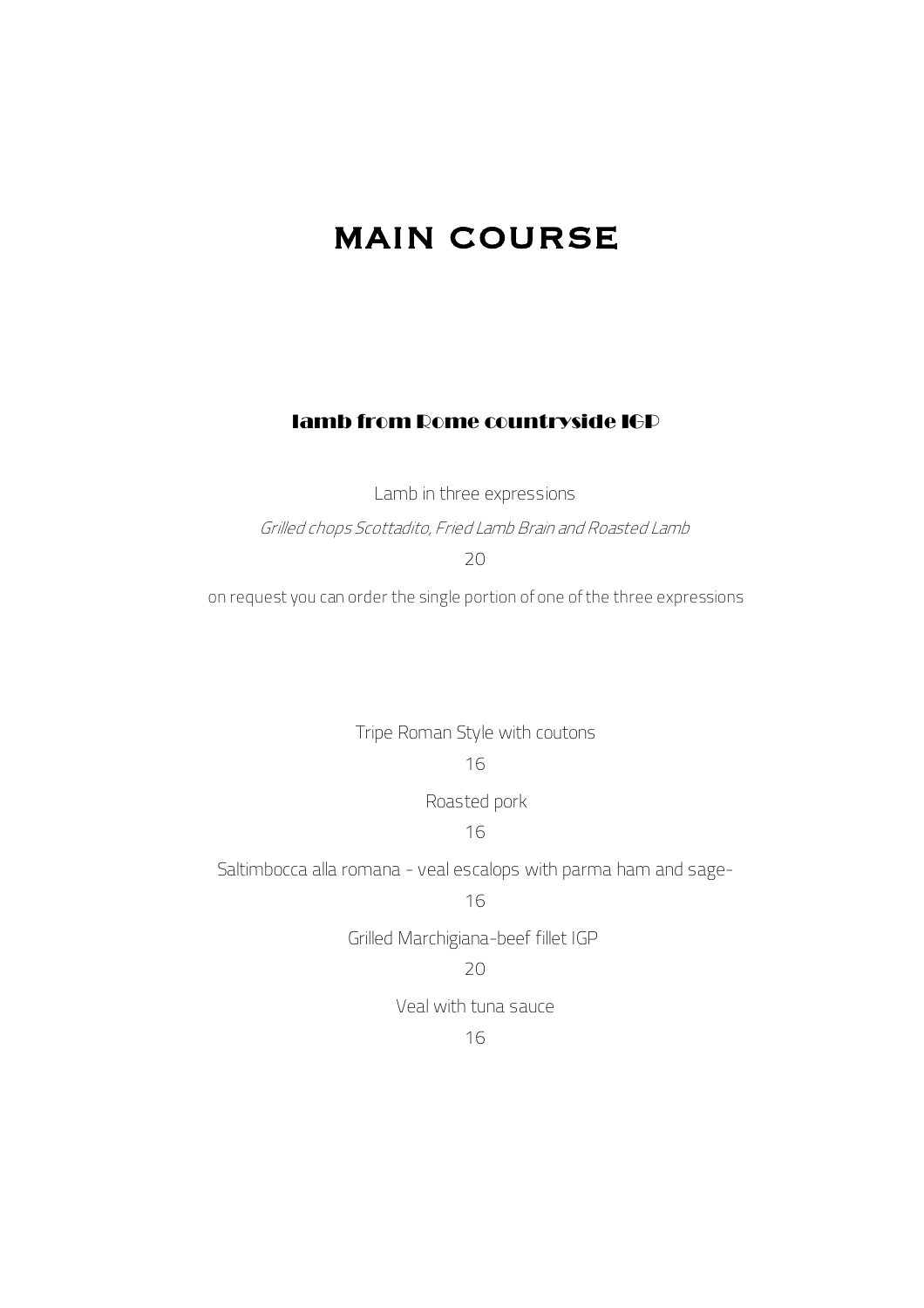### fish

Squids with peas 16 Seabass fillet with vegetables 21 Salt crusted seabass 7/hg Baked Seabream with potatoes 7/hg

# SIDES

Green salad

6

Sautéed chicory

7

Side by the daily market proposal

7

Roasted potatoes

6

Chips